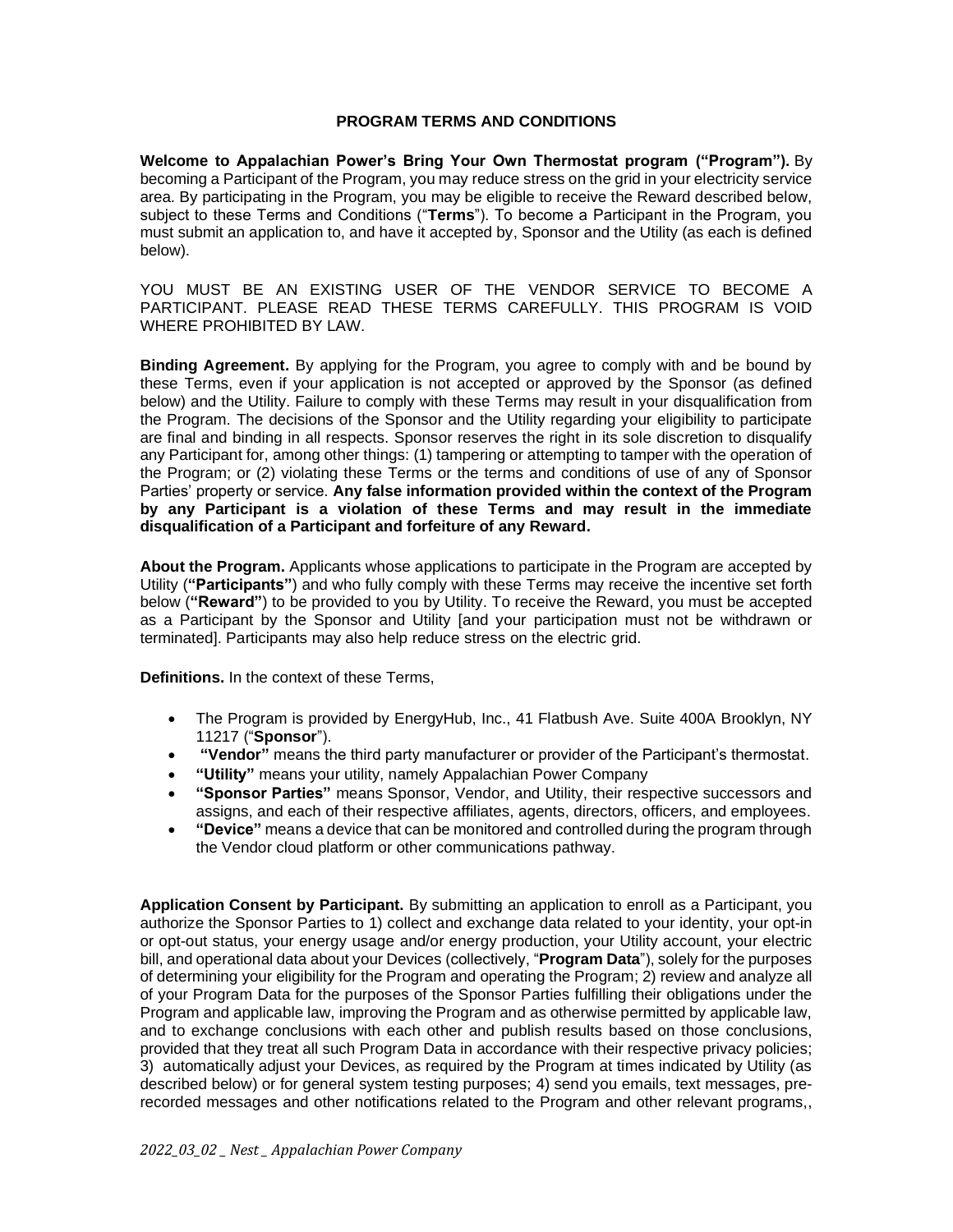including about your enrollment status and Program-related adjustments to your Devices; 5) send you emails, text messages, pre-recorded messages and other notifications related to surveys about the Program and to share your responses to such surveys among themselves; 6) summarize the results of the Program in publicly-available studies, provided that any Program Data included in such studies will be anonymous such that you are not individually identifiable. You further agree that Sponsor and Utility may retain any Device-specific operational data and any de-anonymized personal information provided to them by Vendor for up to one (1) year from the date Vendor initially provides such data to Sponsor.

**Eligibility and Enrollment.** You may apply to become a Participant and participate in the Program if you meet the following eligibility criteria and do the following:

- You must be at least 18 years of age;
- You must have one or more Devices that are compatible with and connected to the Vendor platform ("Service") and compatible with the Program design;
- Maintain an active account in good standing on the Service and a continuous connection between your enrolled Devices and the Service;
- Assist Sponsor Parties' support personnel in troubleshooting and resolving connectivity, firmware and other Device-related issues.

Any additional Devices installed as part of your Sponsor system at your Utility service address will be automatically enrolled in the Program and may also participate in Adjustment Events, as described below. Rewards will be provided pursuant to the applicable Utility offer and the automatic enrollment of additional Devices may not result in additional Rewards.

**Program Period.** The Program will run for the period set forth below (the "**Program Period**"). You may be automatically re-enrolled in subsequent Program Periods at Sponsor's discretion, subject to the then-current Terms for the Program.

**Program Description.** Participant agrees to allow Program Parties to control the Participant's Devices during the Program Period. Such adjustments are referred to as "**Adjustment Events**." Adjustment Events may change device mode, setpoint, or other settings, as applicable. For Devices that allow for temperature control, Adjustment Events may include or be preceded by "pre-cool" or "pre-heat" periods, wherein the then-current or scheduled target temperature setpoint is temporarily changed to prepare for the subsequent adjustment. For certain types of services offered by the Sponsor Parties, an Adjustment Event may occur even if the Device is in any kind of hold mode at the start of the Adjustment Event. Participant may opt out of an Adjustment Event at any time directly by adjusting his/her device.

**How To Apply.** You can apply to participate in the Program through your Vendor mobile app or at the program enrollment website specified below. Sponsor and Utility may accept or reject your application in their sole discretion.

**How To Withdraw.** Once you are accepted as a Participant in the Program, you may withdraw by emailing the Sponsor contact address specified below or calling your Vendor. Withdrawal will not affect the other services provided by the Sponsor Parties to you. By withdrawing, you may render yourself ineligible to receive the Reward, participate in the Program in the future, or participate in other programs offered by Sponsor.

**Program Termination.** Sponsor's ability to offer the Program is contingent on receiving certain approvals and acceptances from Utility. If such approvals and acceptances are withheld or withdrawn, or if the Program is declared unlawful, the Program will be terminated along with the Reward. In the event of such termination, Sponsor will provide notice at [www.energyhub.com.](http://www.energyhub.com/)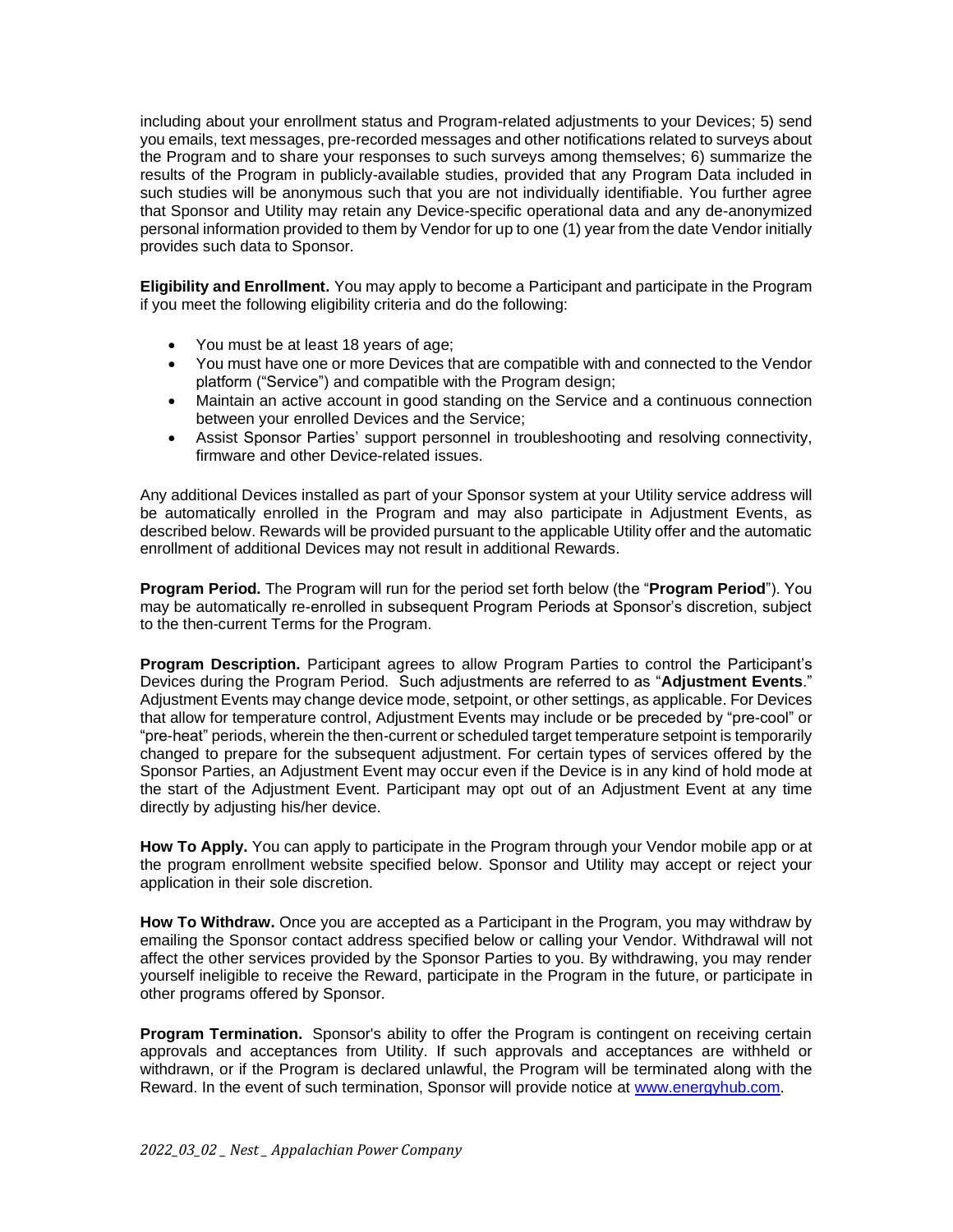**Disqualification**. Sponsor may terminate your participation in the Program and Reward at any time and without liability upon notice to you via email if you violate these Terms or applicable law, if you do not comply with any reasonable request from a Sponsor Party in connection with this Program, if your Utility declares you ineligible for the Program, if your account with Vendor is no longer in good standing, or if you do not maintain a continuous connection between your enrolled Device(s) and the Service. If you enroll in a conflicting energy program through Sponsor Parties, Sponsor may terminate your participation in the Program without liability and without notice.

**Privacy Notice.** By participating in the Program, you agree that the Sponsor Parties may collect your personal information or data and that if they cannot collect the required information or data, you may not be eligible to participate in the Program. Sponsor Parties will protect your personal information and usage data consistent with these Terms and each company's then-current privacy policy. Sponsor's privacy policy is located at: [http://www.energyhub.com/privacy-policy.](http://www.energyhub.com/privacy-policy)

**Changes in Your Electricity Costs.** Sponsor Parties are not responsible for any changes in your electricity costs during the Program.

**Information.** You represent and warrant to Sponsor that the information you provide to Sponsor while applying for and during the course of the Program is accurate and complete, and you agree to promptly notify Sponsor if any information you provided during your application for the Program has changed.

**General Conditions.** This Program is governed by the laws of the State of New York without regard to its applicable principles of conflicts of law. The Sponsor's failure to enforce any term of these Terms shall not constitute a waiver of that provision. THE SPONSOR PARTIES ARE NOT RESPONSIBLE OR LIABLE FOR ANY INCORRECT OR INACCURATE PROGRAM APPLICATION INFORMATION, AND ASSUME NO RESPONSIBILITY FOR (I) TYPOGRAPHICAL OR OTHER ERRORS IN THE PRINTING OF THE PROGRAM MATERIALS OR THE OFFERING OR ANNOUNCEMENT OF ANY REWARD, (II) ANY ERROR, OMISSION, INTERRUPTION, DEFECT OR DELAY IN OPERATION OR TRANSMISSION AT ANY WEBSITE, (III) FAILURE OF ANY APPLICATION TO BE RECEIVED BY SPONSOR DUE TO TECHNICAL PROBLEMS, TELEPHONE SERVICE PROBLEMS, PRINTING ERRORS, HUMAN ERROR OR TRAFFIC CONGESTION ON THE INTERNET OR AT ANY WEBSITE, (IV) COMMUNICATIONS LINE, HARDWARE AND/OR SOFTWARE FAILURES, (V) DAMAGE TO ANY COMPUTER OR DEVICE (SOFTWARE OR HARDWARE) RESULTING FROM PARTICIPATION IN THE PROGRAM, (VI) THEFT OR DESTRUCTION OF, TAMPERING WITH, UNAUTHORIZED ACCESS TO, OR ALTERATION OF APPLICATIONS AND/OR PROGRAM APPLICATION INFORMATION, OR (VII) APPLICATIONS WHICH ARE LATE OR LOST, OR (VIII) ANY LOSS OF INCOME DUE TO DEVICE CONTROL. PARTICIPANT ASSUMES ALL RISK OF PARTICIPATION IN THE PROGRAM. TO THE MAXIMUM EXTENT PERMITTED BY LAW, YOU INDEMNIFY AND AGREE TO KEEP THE SPONSOR PARTIES INDEMNIFIED AT ALL TIMES FROM AND AGAINST ANY LIABILITY, CLAIMS, DEMANDS, LOSSES, DAMAGES, COSTS AND EXPENSES THAT ARISE FROM OR ARE RELATED TO ANY ACT, DEFAULT OR OMISSION BY YOU AND/OR A BREACH OF ANY WARRANTY BY YOU AND/OR TO ANY ACT, DEFAULT OR OMISSION BY YOU UNDER THESE TERMS. TO THE MAXIMUM EXTENT PERMITTED BY LAW, YOU AGREE TO HOLD THE SPONSOR PARTIES HARMLESS FROM ANY INJURY OR DAMAGE CAUSED OR CLAIMED TO BE CAUSED BY PARTICIPATION IN THE PROGRAM AND/OR USE OR ACCEPTANCE OF ANY REWARD OTHER THAN FOR: (1) DEATH OR PERSONAL INJURY ARISING AS A RESULT OF SPONSOR'S NEGLIGENCE OR BREACH OF CONTRACT; OR (2) THE SPONSOR PARTIES' FRAUDULENT MISREPRESENTATION OR DELIBERATE BREACH OF CONTRACT. THE SPONSOR PARTIES HAVE NO LIABILITY TO ANY PARTICIPANT FOR ANY LOSS, DAMAGE, COSTS OR EXPENSE INCURRED AS A RESULT OF OR IN CONNECTION WITH A PARTICIPANT'S PARTICIPATION IN THE PROGRAM. If any provision of these Terms is held to be invalid or unenforceable, all remaining provisions of these Terms will remain in full force and effect. These Terms will be binding on Sponsor and its successors and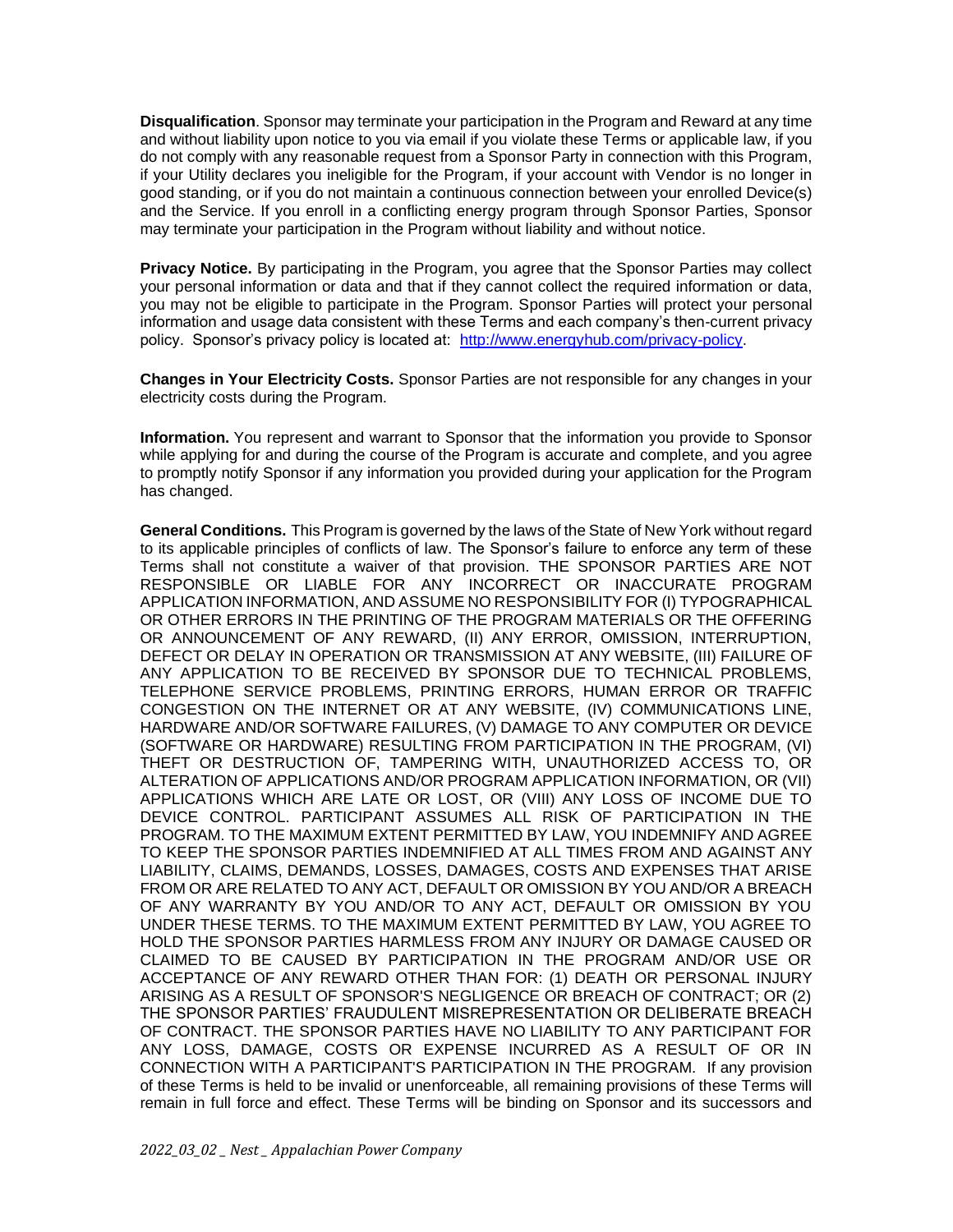assigns, and Participant. Participant may not assign these Terms without the written consent of Sponsor whereas Sponsor may assign these Terms to any third party. The Sponsor Parties are not responsible for the policies, actions, or inactions of others that might prevent the Participant from entering, participating, or claiming a Reward.

These Terms constitutes the entire agreement between Sponsor and a Participant relating to the subject matter hereof and supersedes all other such prior or contemporaneous oral and written agreements and understandings.

**Arbitration.** If the you and the Sponsor do not resolve any dispute by informal negotiation, any other effort to resolve the dispute will be conducted exclusively by binding individual arbitration governed by the Federal Arbitration Act ("FAA"). You are giving up the right to litigate (or participate in as a party or class member) all disputes in court before a judge or jury. Instead, all disputes will be resolved on an individual basis before a neutral arbitrator, whose decision will be final except for a limited right of appeal under the FAA. Any court with jurisdiction over the parties may enforce the arbitrator's award.

**No Class Action Procedure.** Notwithstanding any of the foregoing or any other provision of these Terms, class arbitration is not permitted under any circumstance. You and the Sponsor agree that, by entering into this Agreement, THE PARTIES MAY BRING CLAIMS AGAINST THE OTHER ONLY IN THEIR RESPECTIVE INDIVIDUAL CAPACITY, and not as a plaintiff or class member in any purported class or representative proceeding. Further, you agree that the arbitrator may not consolidate proceedings or more than one person's claims, and may not otherwise preside over any form of a representative or class proceeding. Although the non-availability of any form of representative or class proceeding is clear from this Agreement, should any dispute arise regarding or relating to the existence, validity, enforceability, or interpretation of the Arbitration and No Class Action procedures provisions above, the federal court located in New York, New York shall have the sole and exclusive jurisdiction to hear and determine the issue.

**Changes to the Terms.** Sponsor may modify these Terms at any time. We will notify you by email at the most current email address we have on record for you when we make any material changes to these Terms, and the effective date of the modified Terms, which will be after the date of our notice to you. Your continued participation in the Program thereafter signifies your acceptance to such modified Terms. The modified Terms will apply only to disputes that arise after the effective date of such modified Terms. We will also post the most current version of the Terms on our website specified below and encourage you to check this site frequently.

**Acceptance of Agreement.** The use of an electronic signature process to accept and sign these Terms, including your indication of acceptance of these Terms by a click-through or click-wrap process presented on Vendor's website, shall constitute effective execution and delivery of these Terms, and shall form a binding contract between you and the Sponsor.

## **Additional Program Details.**

- Utility Program website: takechargeva.com/programs/for-your-home/bring-your-ownthermostat-program
- Enrollment Incentive: Receive a \$50 gift card when you are accepted into the Program
- Participation Incentive: Receive an additional \$5 dollars for each month you remain enrolled throughout the season. Gift card up to \$25 dollars will be issued at the end of the season
- The Program application for enrollment is available at the following website address:
- EnergyHub contact information: takechargevabyot@energyhub.com
- Program Period: May September